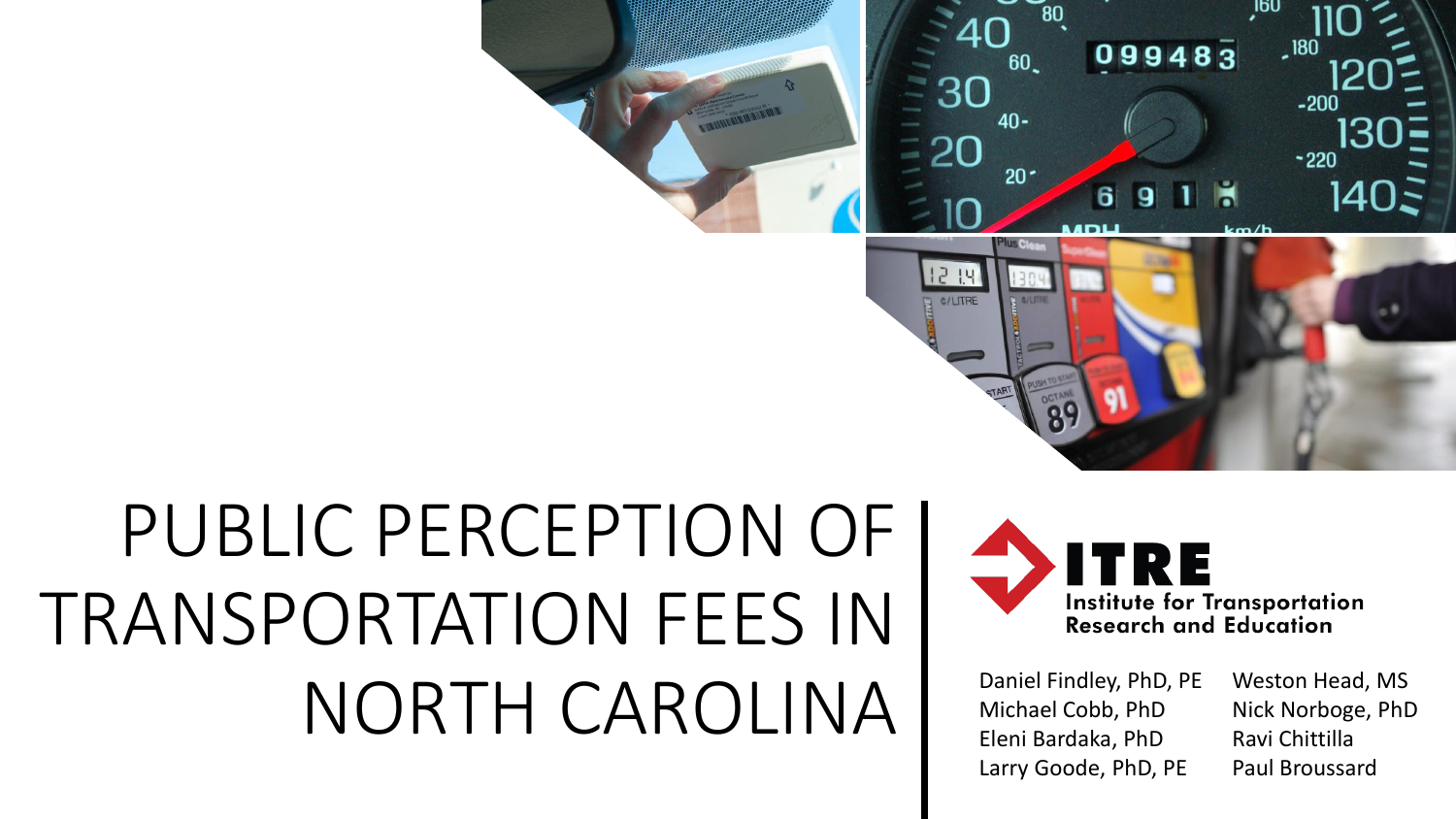## Study Overview

- Challenges to the long-term sustainability of revenue streams
- Public perceptions of transportation taxes and fees vary by demographics
- Many states are exploring alternative funding mechanisms
- Survey was designed to better understand how the public perceives transportation taxes and fees
- Support exists for increasing road funding, preference exists for the gas tax, but support exists to diversify funding sources

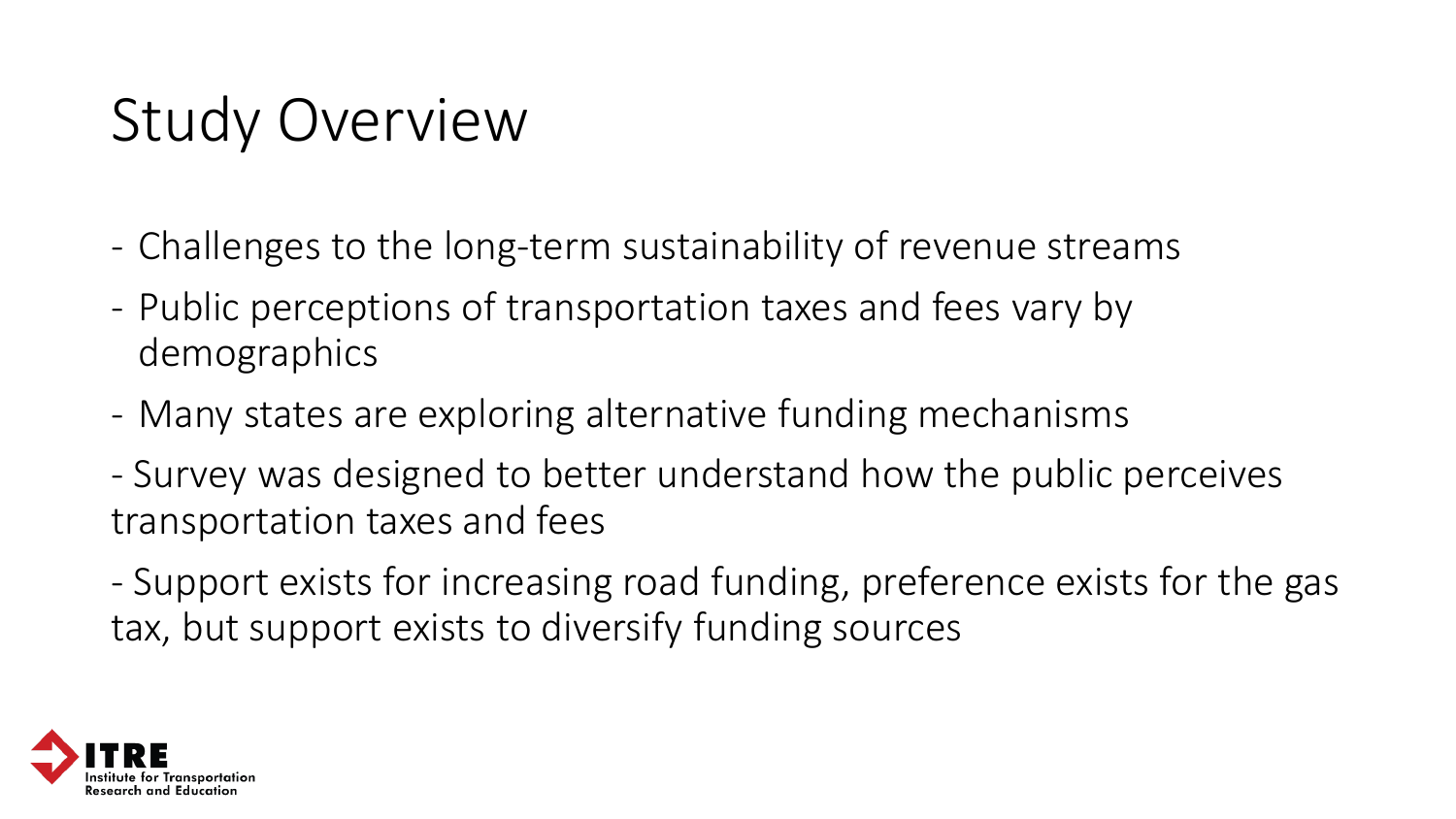## Findings from Similar Studies Across the Country

|                      | <b>Dependent Variable</b>                                                                       | Support for<br>Tolls                    | Support for<br>Increased Fuel<br>Tax | Support for<br>Increased Fuel<br>Tax      | Support for<br>Variable VMT<br>(By Vehicle<br>Type) | Support for VMT | Willingness to pay for road<br>improvements                              | Willingness to<br>pay Toll to be<br>free of delays | Support for Increased<br>Fuel Tax                   |
|----------------------|-------------------------------------------------------------------------------------------------|-----------------------------------------|--------------------------------------|-------------------------------------------|-----------------------------------------------------|-----------------|--------------------------------------------------------------------------|----------------------------------------------------|-----------------------------------------------------|
| Independent Variable | Age (Older)                                                                                     | $(-)$                                   | $(+)$                                | $\ast$                                    | $(-)$                                               | $\ast$          | $\ast$                                                                   | $\ast$                                             | $(+)$                                               |
|                      | <b>Education</b><br>(Higher Levels of Education = 1)                                            | $(+)$                                   | $(+)$                                | $(+)$                                     | $\ast$                                              | $\ast$          | $(+)$                                                                    |                                                    | $(+)$                                               |
|                      | <b>Employment (Employed = 1)</b>                                                                | $\ast$                                  | $\ast$                               |                                           |                                                     | $\ast$          |                                                                          | $\ast$                                             |                                                     |
|                      | Gender (Male = $1$ )                                                                            | $\ast$                                  | $\ast$                               | $(+)$                                     | $(-)$                                               | $\ast$          | $\ast$                                                                   | $\ast$                                             | $(+)$                                               |
|                      | Income (Higher Income)                                                                          |                                         |                                      | $(+)$                                     | $\ast$                                              |                 | $(+)$                                                                    | $(+)$                                              | $(+)$                                               |
|                      | Miles Driven (More miles driven)                                                                |                                         |                                      | $\ast$                                    | $\ast$                                              | $\ast$          | $\ast$                                                                   |                                                    | $(+)$                                               |
|                      | <b>Opinion of Government Investment</b><br>in Transportation Funding<br>(Favorable Opinion = 1) |                                         |                                      | $(+)$                                     | $(+)$                                               |                 |                                                                          |                                                    | $(+)$                                               |
|                      | <b>Party Affiliation (Democrat = 1)</b>                                                         | $(-)$                                   | $(+)$                                | $(+)$                                     | $(+)$                                               | $(+)$           | $(+)$                                                                    |                                                    | $(+)$                                               |
|                      | <b>General Level of Support</b>                                                                 | 28%                                     | 29%                                  | 36%                                       | 19%                                                 | 21%             | 38%                                                                      | 24%                                                | 40%                                                 |
|                      | <b>Location of Study</b><br>(Author, Year)                                                      | <b>Virginia</b><br><b>(Yusuf, 2018)</b> |                                      | <b>National</b><br>(Nixon/ Agrawal, 2018) |                                                     | <b>National</b> | <b>California and Michigan</b><br>(Duncan, 2017) (Fisher/ Wassmer, 2016) | Virginia                                           | California<br>(Yusuf, 2014) (Weinstein/ Dill, 2007) |

*\* Indicates the variable was included in the model but was found to be insignificant*

*Indicates the variable was positively correlated with the dependent variable*  $(+)$ 

*Indicates the variable was negatively correlated with the dependent variable*

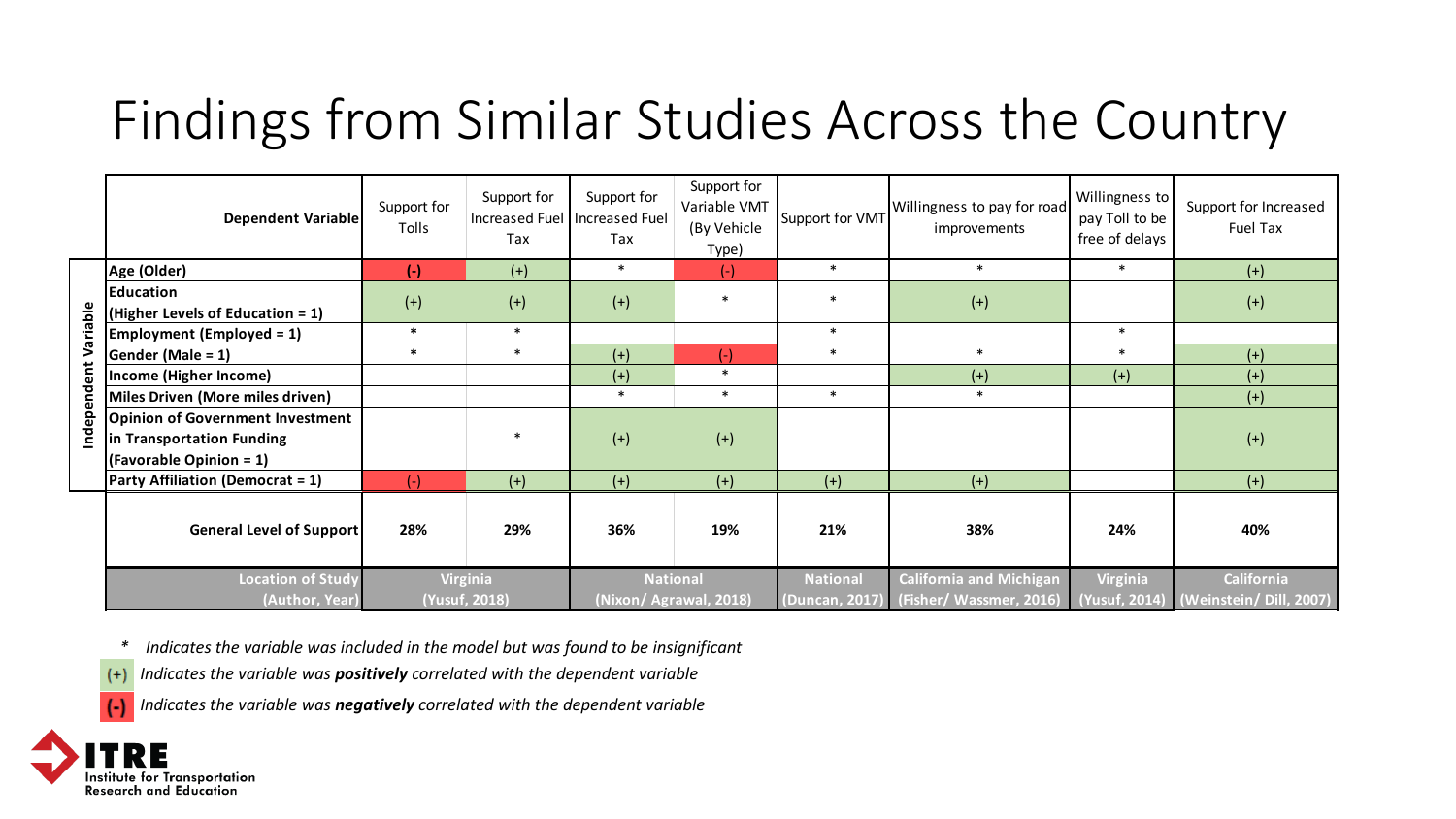## 2019 Public Perception Survey



Mode = Mail & Web using address based sampling & demographic targets

Weights were applied to collected data to ensure sample demographics accurately represent adult NC population (Census)

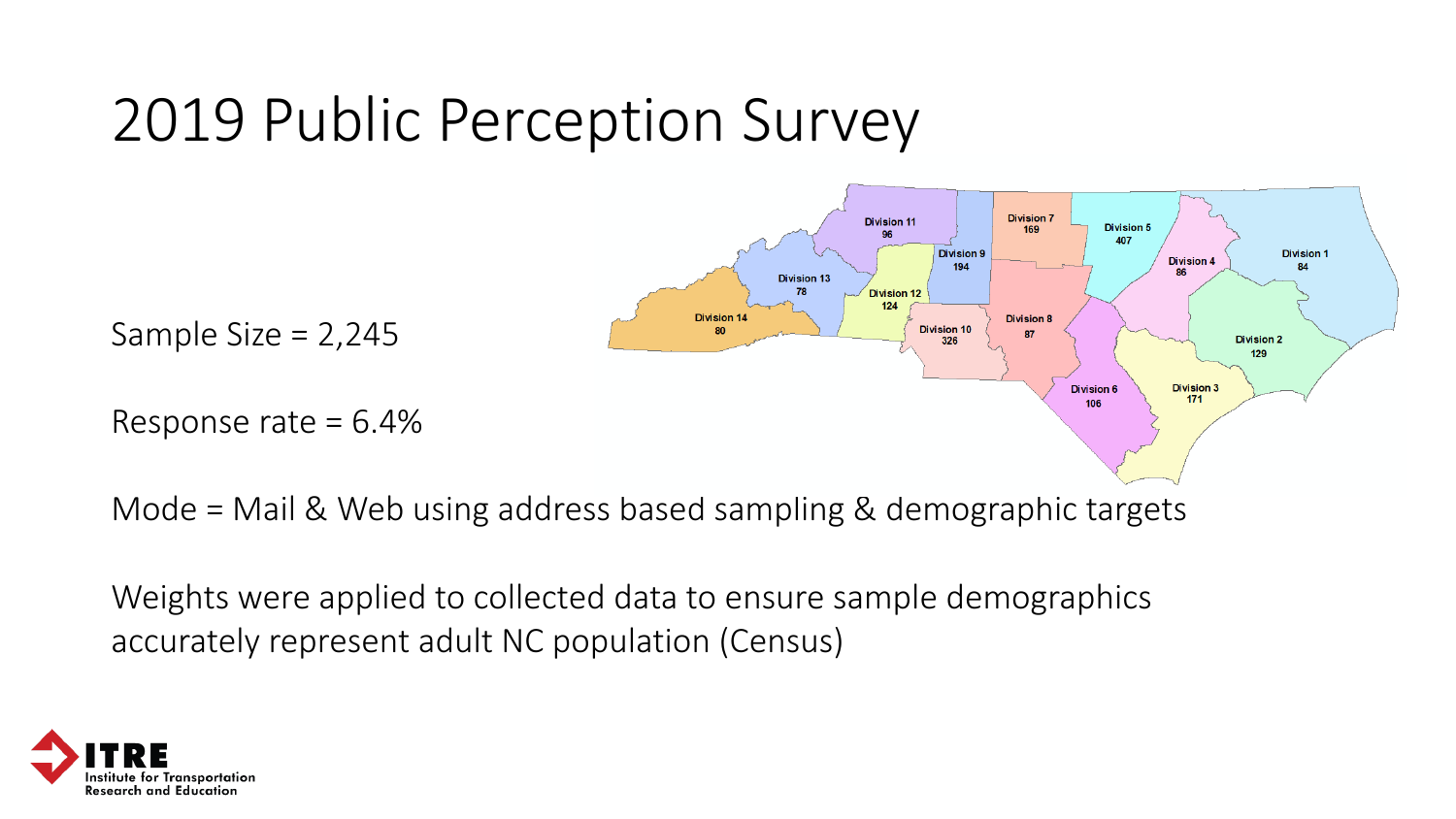According to the 2018 statewide customer survey, close to 75% of North Carolinians believed they are currently spending more than they actually do in transportation fees/taxes





\*Tasaico, July 12, 2019 NC FIRST Commission Presentation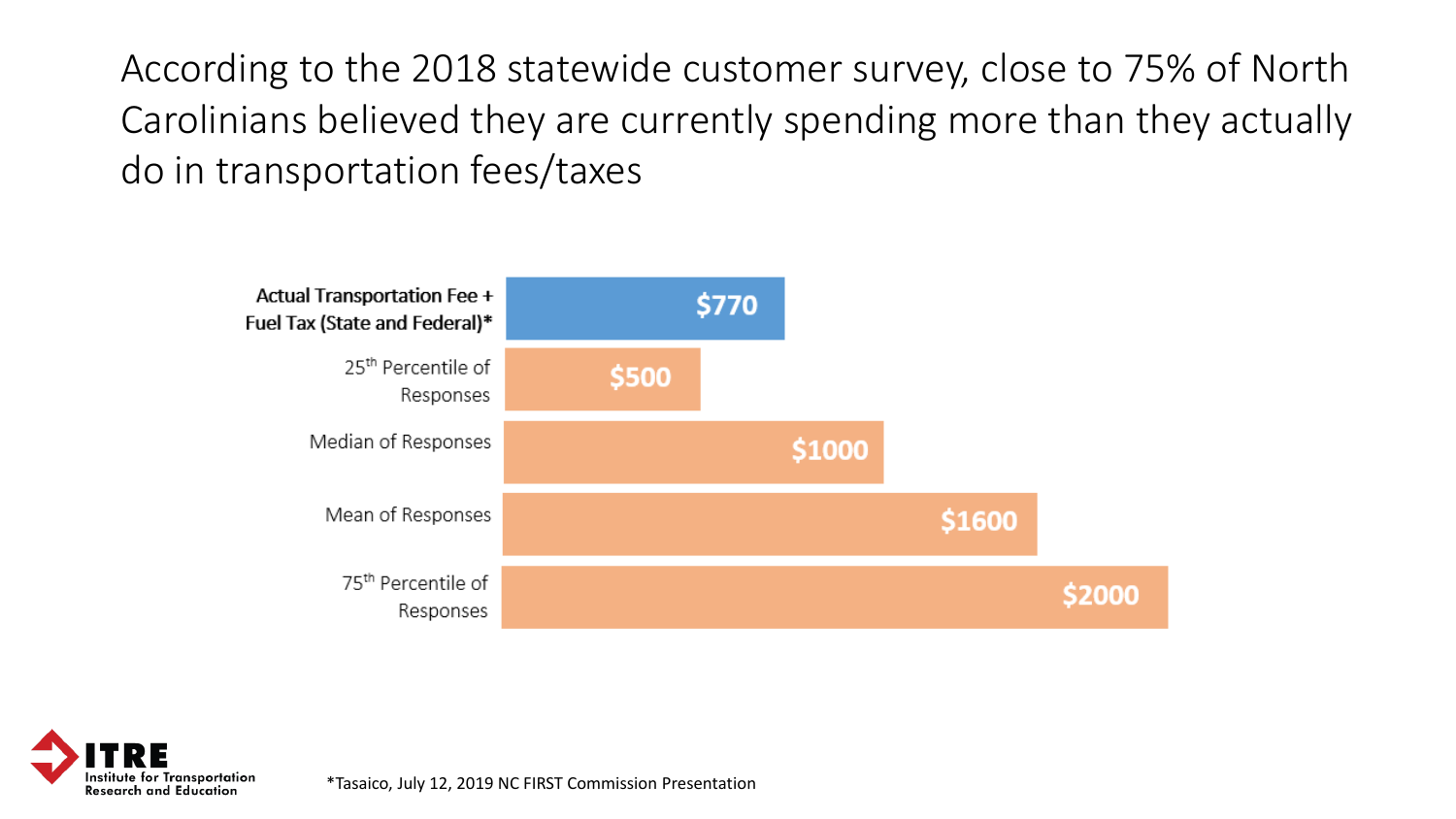### Estimates of the Current State + Federal Gas Tax Rate per Gallon of Gas



#### Percentage of Group Who Responded Accurately



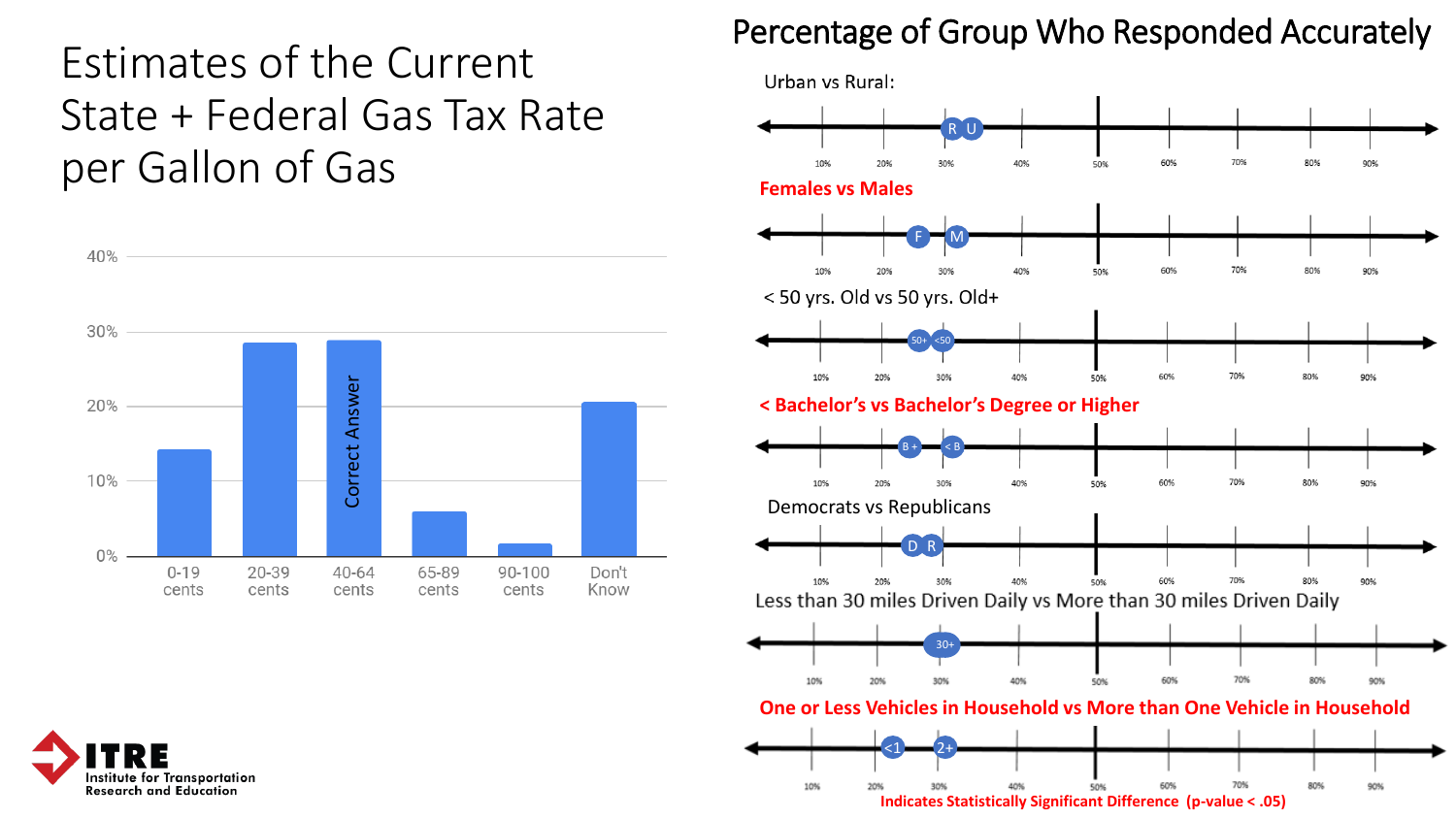## Majority Supports Increasing Transportation Spending Females vs Males:



#### Support Funding Increase, Difference by Group



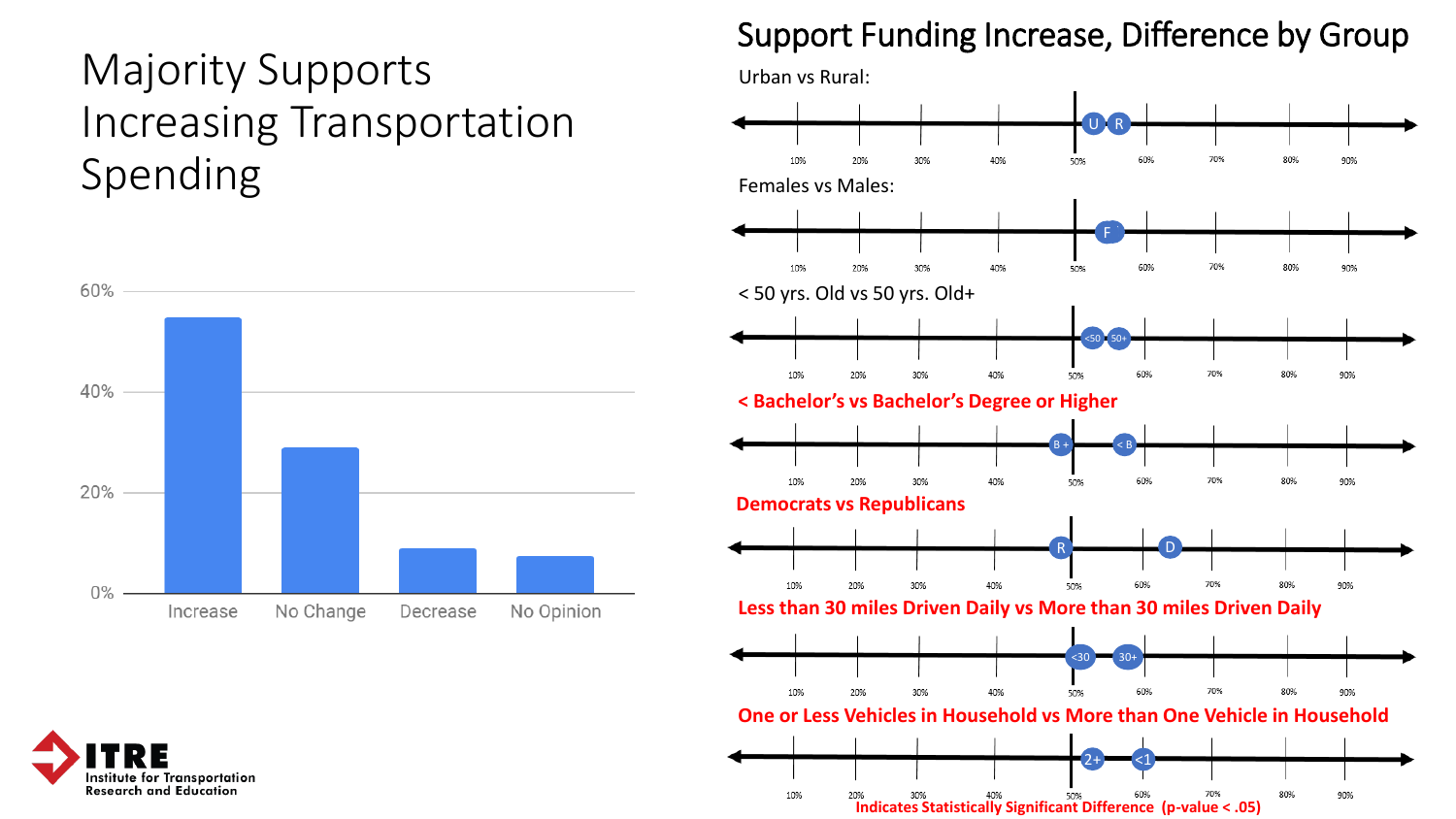## Where Should Road Funding Come From?



**General Taxes**: General sales tax, property tax, vehicle property tax **Usage Based Fees**: Fees from gasoline, tolls, or miles driven

#### Preferred Usage-Based, Difference by Group

**Urban vs Rural**



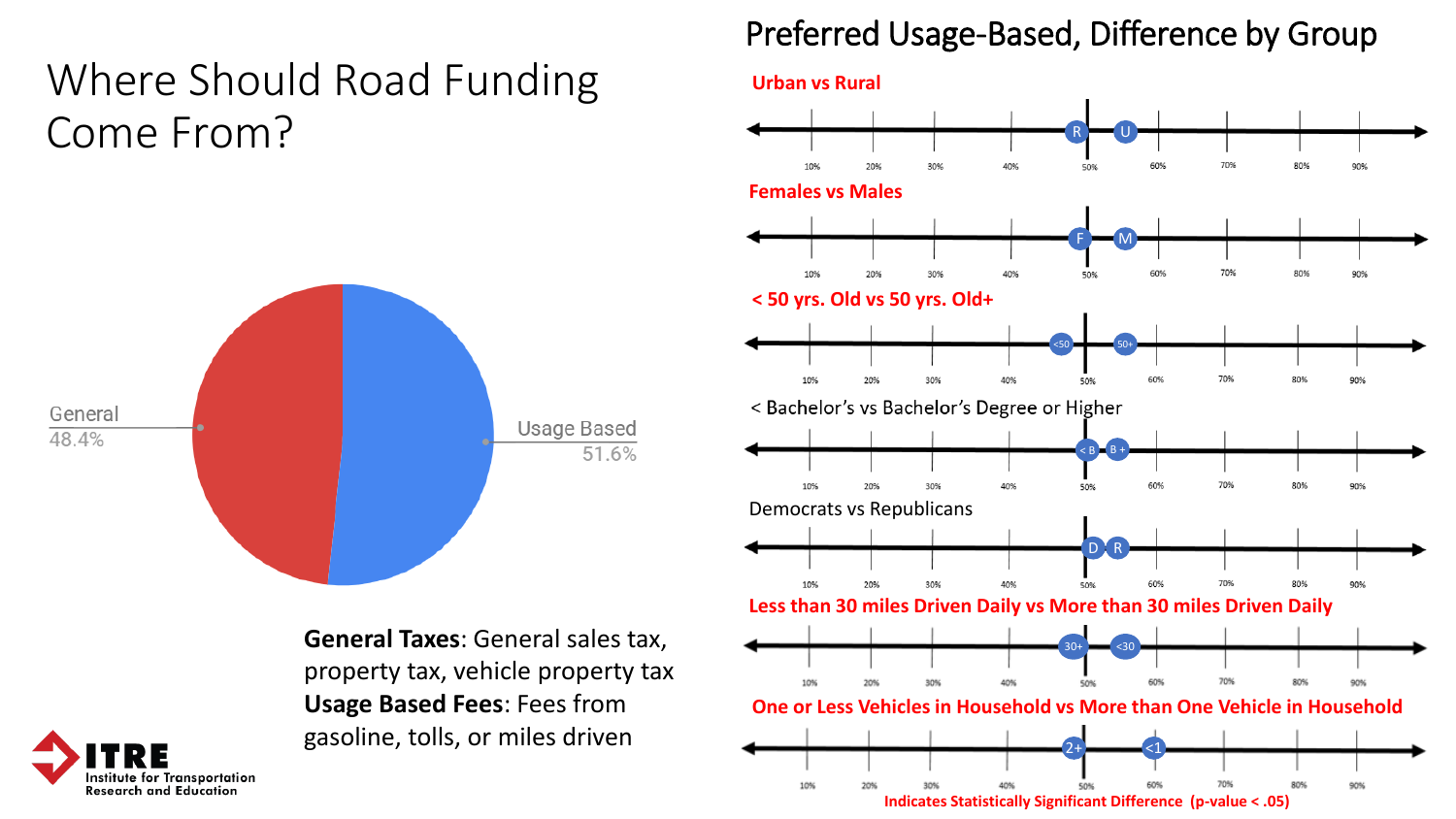Preference Ranking for How Transportation Should be Funded: By Amount of Fuel Used, Miles Driven or Vehicle Weight



#### Selected Most for Fuel Used, Difference by Group

**Urban vs Rural**





**Indicates Statistically Significant Difference (p-value < .05)**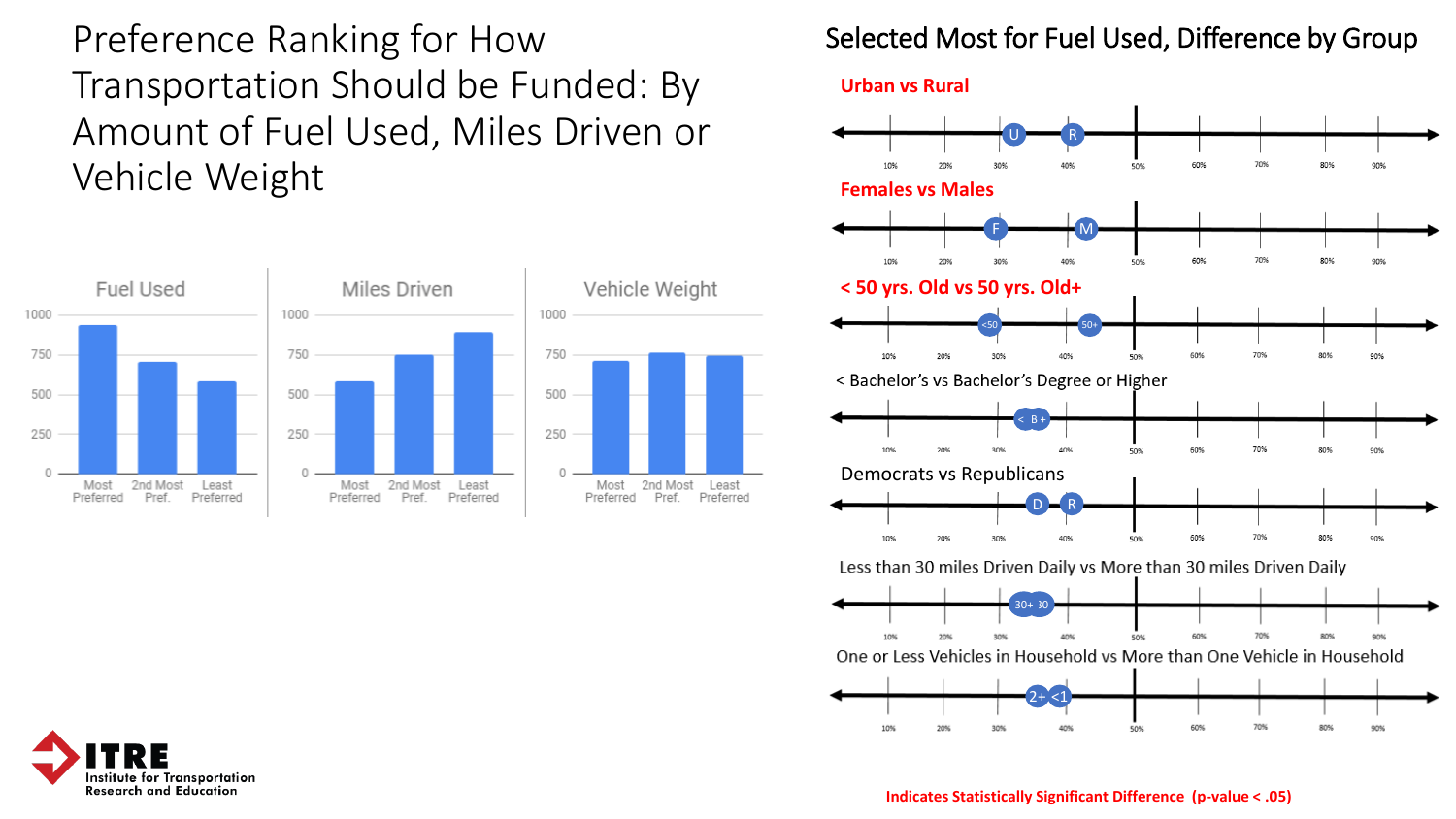Perceived fairness of paying \$400 in gas tax annually to drive 15,000 miles



Institute for Transportation

**Research and Education** 

#### Considered Fair, Difference by Group

Urban vs Rural:

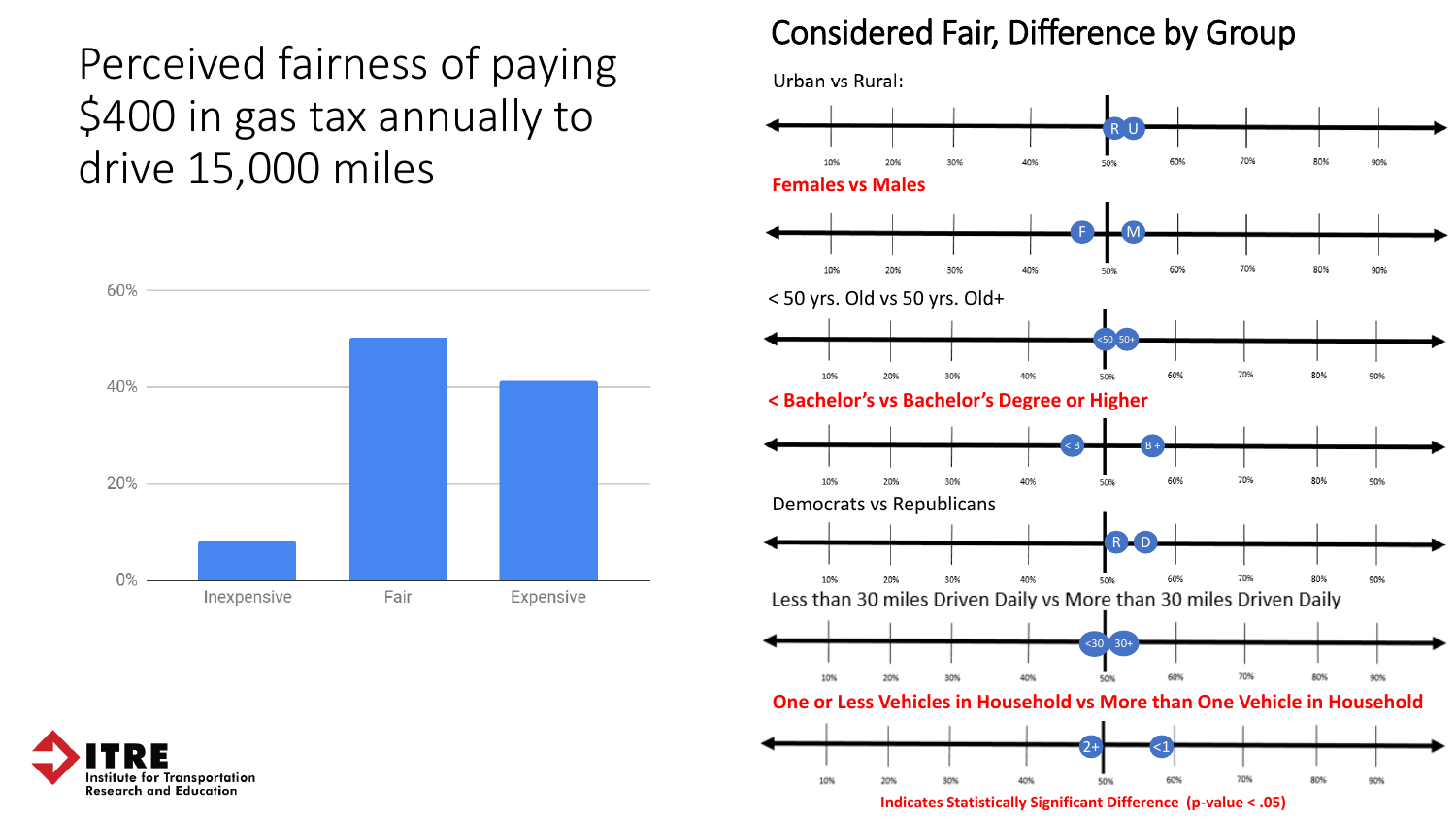### Preference for Transportation Funding: Gas Tax Versus Vehicle Miles Driven





**Indicates Statistically Significant Difference (p-value < .05)**



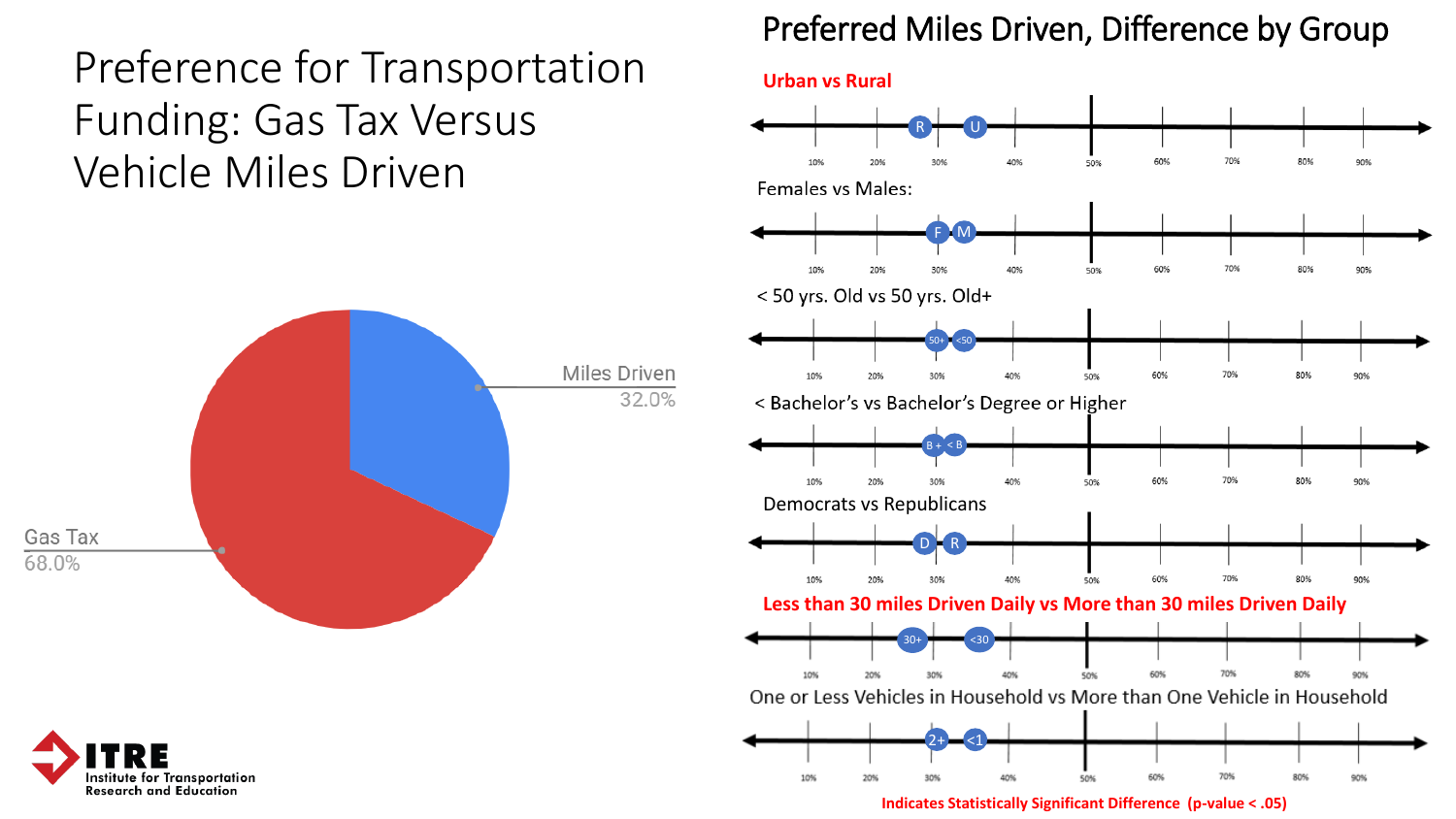### Reasons for Selecting Gas Tax or Miles Driven Fee

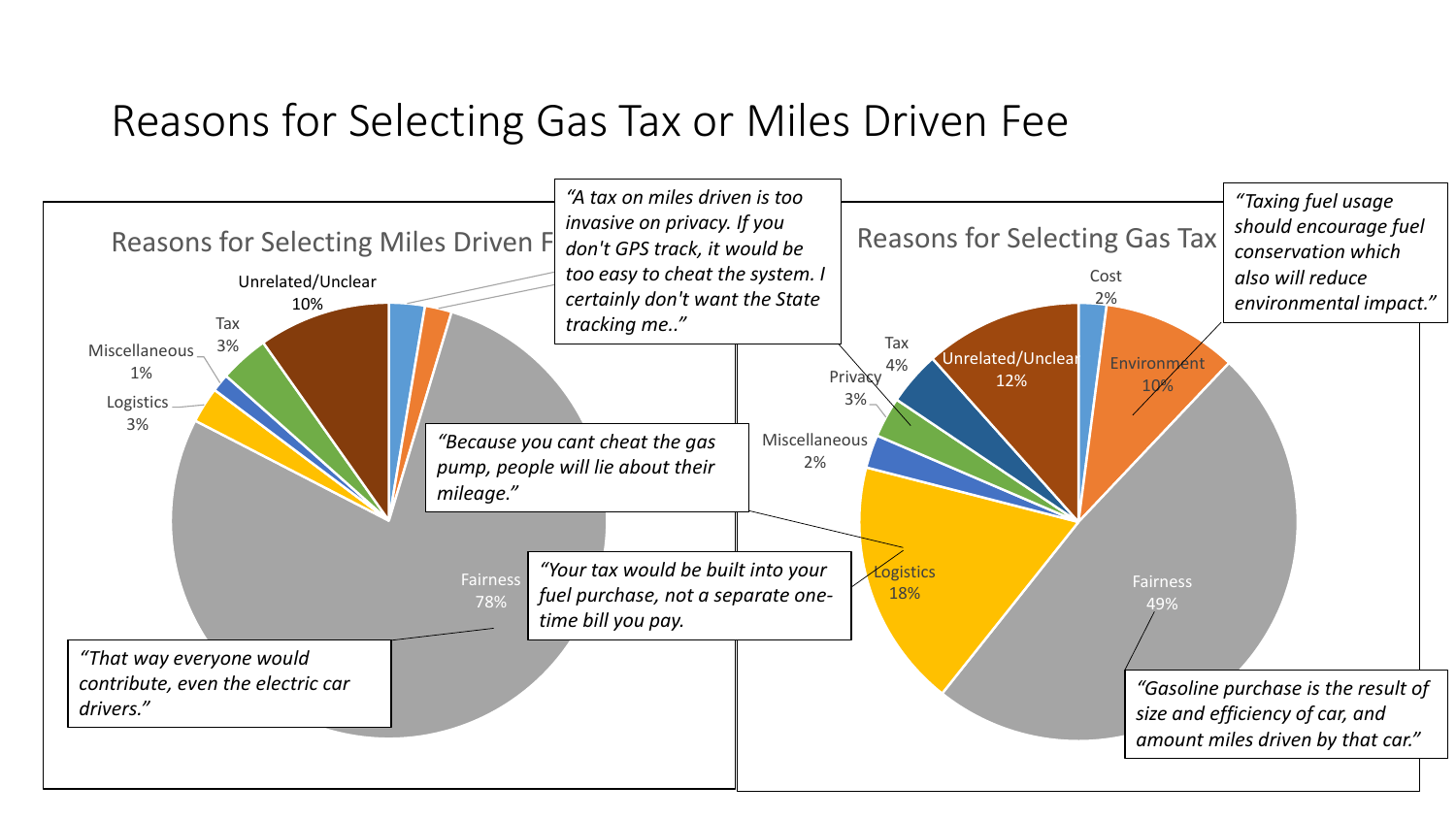Do you Support Hybrid Vehicle Drivers Paying Less in Tax Due to Higher Fuel Efficiency?





#### Supported Statement, Difference by Group **Urban vs Rural**



**Indicates Statistically Significant Difference (p-value < .05)**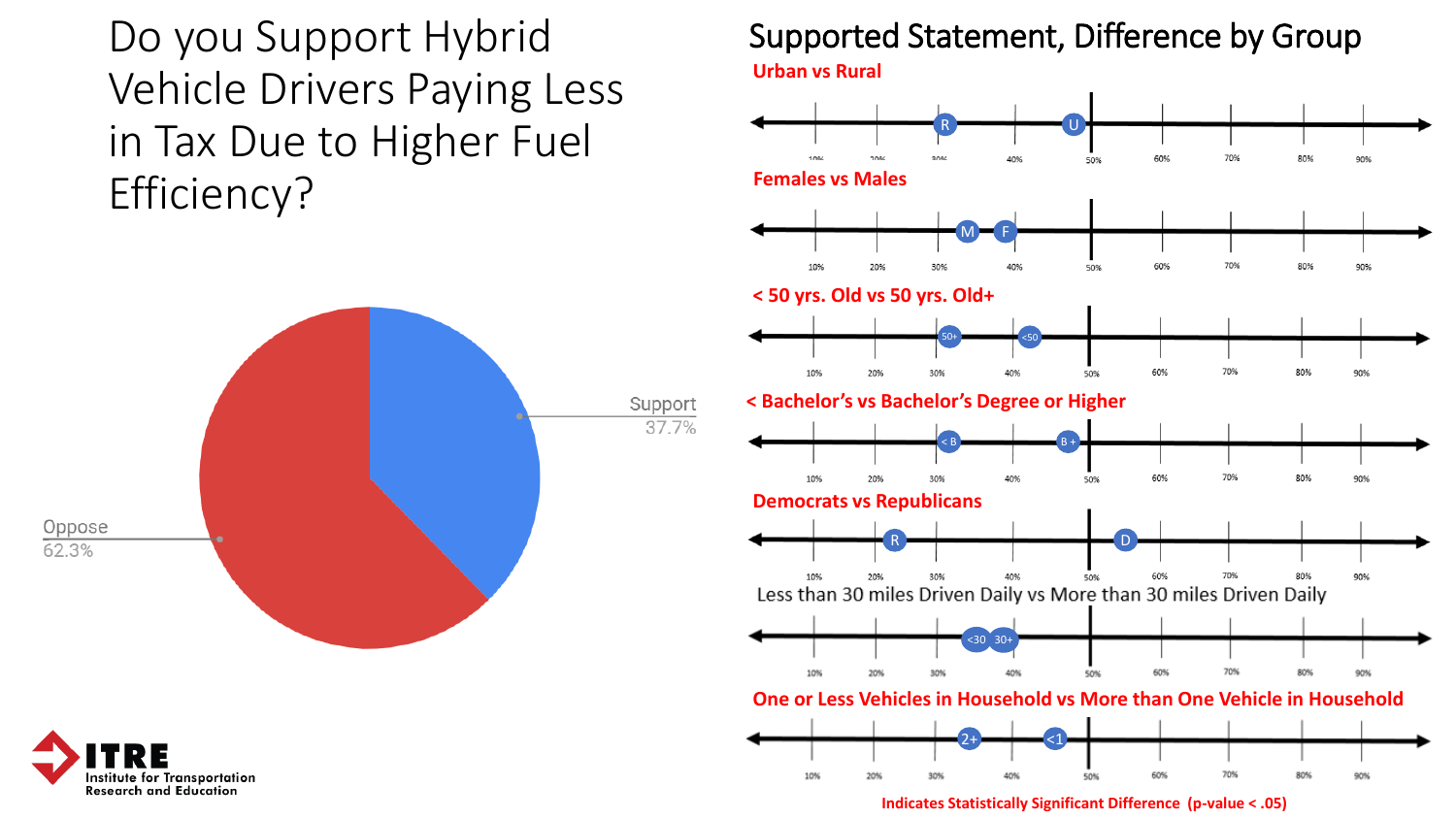### How much should each of these potential revenue sources contribute to NC roads?